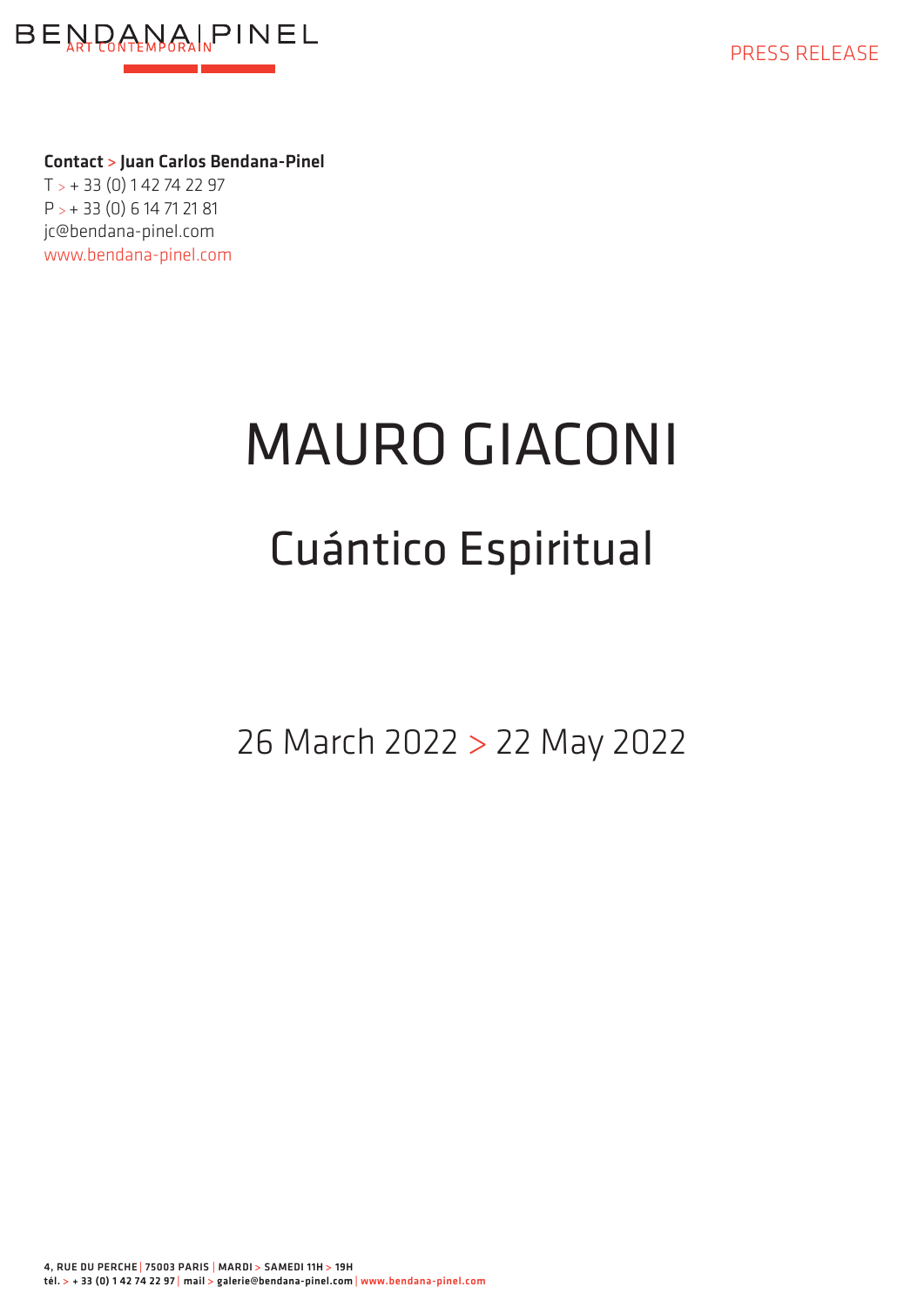

Mauro Giaconi *Cuántico Espiritual* Exhibition from 26 March to 22 May 2022

Bendana | Pinel Art Contemporain is pleased to present the second solo exhibition of Mauro Giaconi, "Cuántico Espiritual [Spiritual Quantum]" at the gallery.

Giaconi's work starts from explorations on the formal, historical and cultural characteristics and particularities of everyday objects and images, focusing on the materiality of these elements to transform it and provoke situations where illusion transforms the perception of our context, to propose reflections on our social, cultural and political environments. Giaconi's work is framed in various concepts of precariousness, understood from the fragility of the environment as well as from the economy of the materials he uses, being these, for the most part, ordinary and/or discarded materials.

On the one hand, a series of drawings made on the pages of the encyclopedia Nuevos Tesoros de la Juventud published in the 1970s is displayed on the walls of the gallery. This lexicon is now sold by the kilo for decorative purposes. These constitute a series of compositions that arise from the decomposition of the visual content of the encyclopedia, disordering the information to explore new orders, not only of the images, but also of their symbologies. Intervening and connecting the printed images through mimetic drawings made with pigments, graphite, charcoal and eraser, Giaconi extends the forms and textures of the images of the publication, overflowing the images and infecting one with another, proposing new possible narratives, reconfiguring the hegemonic universal historical information, modifying the «past» to invoke new possible futures.

On the other hand, in the center of the room there is an installation that interferes in the transit of the space and is titled *HABRÁ UN TRASTORNO [There will be a disorder]*, a phrase quoted from the book *La Conquête du Pain*, by Piotr Kropotkin, published in Paris in 1892, which refers to the disorders in everyday life that must be accepted as a result of social revolutions. An accumulation of boxes, piled up, a sort of warehouse where each container is occupied by a series of objects – mainly construction and kitchen tools, as well as urban waste. These are inhabited by a population of mushrooms, mushrooms that are not, that appear to be, mushrooms that are made with food that grow beneath the ground, with tubers – potatoes, sweet potato, carrot, radish, beet, ginger, jicama, etc. – carved and dehydrated forming small edible sculptures created with the opposite process to the natural habitat of fungi. That is, darkness and humidity vs. dryness and sunlight. These break down the perception of what is seen, manipulating the concessions of what the eye is used to seeing, proposing, through this small dislocation, to create distrust about what surrounds us, about what is established as «truth».

As in Schrödinger's cat, where the cat is alive and dead at the same time, in "Cuántico Espiritual" things propose to be and not to be at the same time, provoking small dislocations in the environment that surrounds us, small visual illusions that transform and decompose reality and that are presented within an apocalyptic imaginary, invoking the vital power of putrefaction.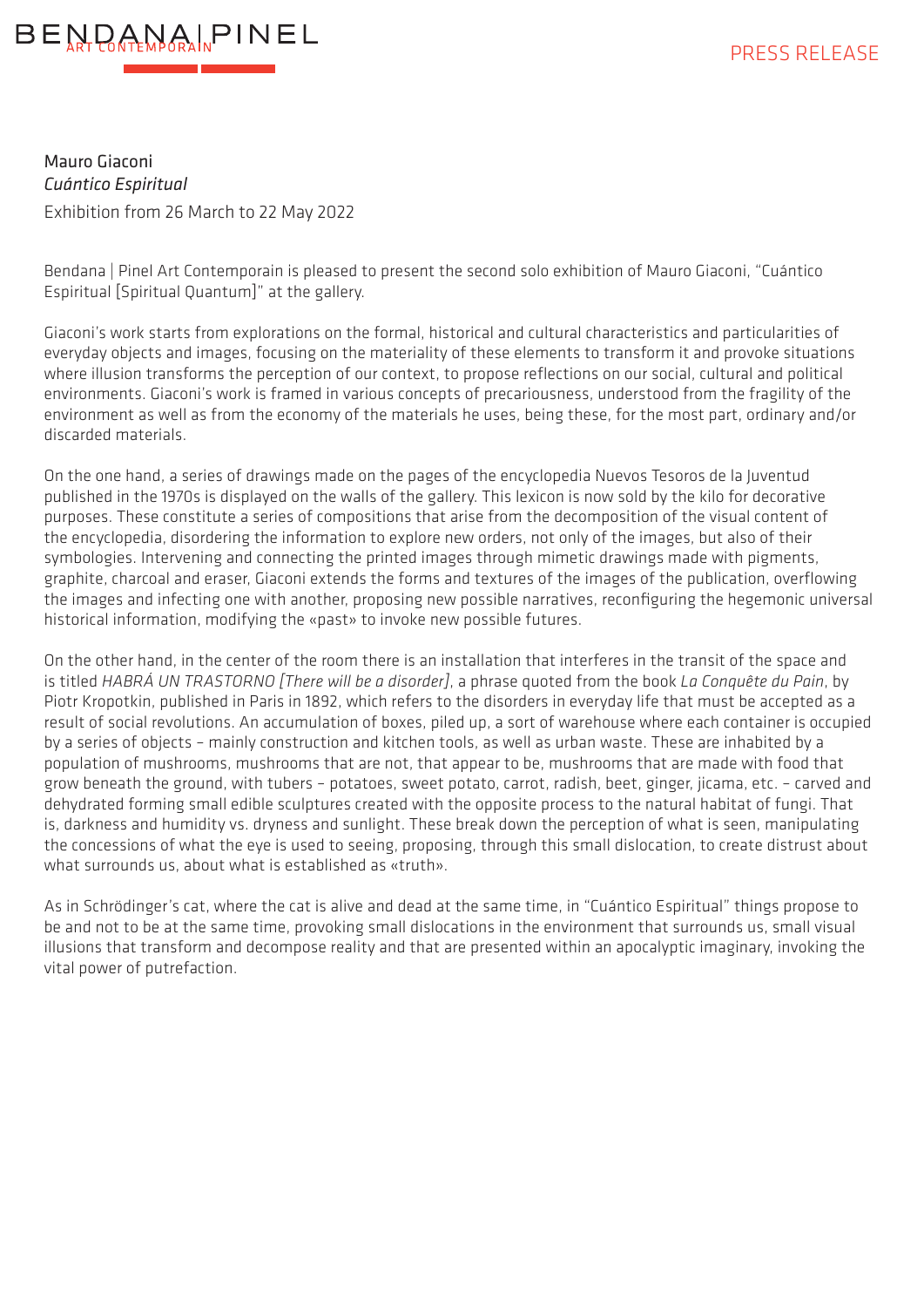

Mauro Giaconi (Buenos Aires, Argentina, 1977) lives and works in Mexico City, Mexico

SOLO EXHIBITIONS (Selection) : «Y me dicen que el sol brillará», Centro Cultural Kirchner (CCK), Buenos Aires, Argentina (2017) | «Cae a plomo (desde el fondo del tiempo)», Boulder Museum of Contemporary Art, Boulder, United States (2017) | LEVANTAMIENTO, Artissima, Bendana | Pinel Art Contemporain, Turin, Italie (2016) | «Desde el fondo del tiempo», Museo Universitario del Chopo, Mexico City, Mexico (2016) | «DRAW», Le Silencio, Paris, France (2016) | «ESTADO FALLIDO (État défaillant)», Bendana | Pinel Art Contemporain, Paris, France (2015) | «Ocupación», Casa Vecina, Mexico City, Mexico (2013) | «Partir», Museo de Arte Moderno de Buenos Aires, Buenos Aires, Argentina (2012) | «COLUMNA», Centro Cultural de España en Buenos Aires, Buenos Aires, Argentina (2004) | GROUP EXHIBITIONS (Selection) : «Desplazamiento de la memoria», Museo Laboratorio de Arte Alameda, Mexico City, Mexico (2018) | TIRA LÍNEAS, Centro Cultural Británico, Lima, Perú (2016) | «Panorámica, Paisaje 2013- 1969», Museo del Palacio de Bellas Artes, Mexico City, Mexico (2013) | «Últimas Tendencias II», Modern Art Museum of Buenos Aires, Buenos Aires, Argentina (2012) | «Clínica de obra a cargo de Dolores Zinni y Juan Maidagan», Fundación Proa, Buenos Aires, Argentina (2009) | «D.L.A.», ICA (institute of contemporary art), London, United-Kingdom (2006) | AWARDS, SCHOLARSHIPS AND RESIDENCES (Selection): OMI international art center, New York, United States (2014) | Bemis Center of Contemporary Art, Omaha, Nebraska, United States (2012) | Scholarship : Centro de Investigaciones Artísticas, Buenos Aires, Argentina (2010) | Award : honorable mention of the jury in the National Drawing Show, Buenos Aires, Argentina (2006) | Award : honorable mention of the jury in the National Drawing Show, Buenos Aires, Argentina (2004) | First Prize Phillips Award for Gifted Youngsters (National Stage), Buenos Aires, Argentina (2001) | | COLLECTIONS : Syzygy collection, Colorado, United States | Perez Art Museum, Miami, United States | Bemis Center Collection, Omaha, United States | Jumex Collection, Mexico City, Mexico | Seattle Art Museum, Seattle, United States | Tedesco Collection, Buenos Aires, Argentina | Phoenix Art Museum, Phoenix, United States | Gregory Allicant Museum, Fort Collings, Colorado, United States | Fundación Calosa, Irapuato, Mexico | SPACE Collection, Los Angeles, United States | OMI International School of Art, New York, United States | Sayago & Pardon, Los Angeles, United States | JoAnn Gonzalez Hickey Collection, New York, United States | Museo de Arte Moderno Buenos Aires, Argentina | Miami Art Museum, United States

> UPCOMING : > Drawing Now, 19 > 22 May 2022, Paris > Paris Gallery Weekend, 22 May 2022, Paris

Artists : Francisca Aninat | Irit Batsry | Débora Bolsoni | Thomas Broomé | Dias & Riedweg | Maria Friberg | **Mauro Giaconi** | Niklas Goldbach | Lake Verea | Alejandra Laviada | Steven Le Priol | Pablo Lobato | Pedro Motta | Christiane Pooley | Matthias Reinmuth | Caio Reisewitz | Olivier Richon | Florencia Rodriguez Giles | Julio Rondo | Miguel Rothschild | Giancarlo Scaglia | Sandra Vásquez de la Horra

Invited Artists : Daniel Alcalà | Giulia Andreani | Ernesto Ballesteros | Iulian Bisericaru | Cathy Burghi | Alberto Cont | Luca Cutrufelli | Arnaud Dezoteux | Pablo Hare | Hirofumi Isoya | Adam Jeppesen | Lunga Kama | Aspasia Krystalla | Jarbas Lopes | Niccolò Montesi | Ronald Morán | Bernardo Ramalho | Thiago Rocha Pitta | Dineo Seshee Bopape | Camila Sposati | Peter Stridsberg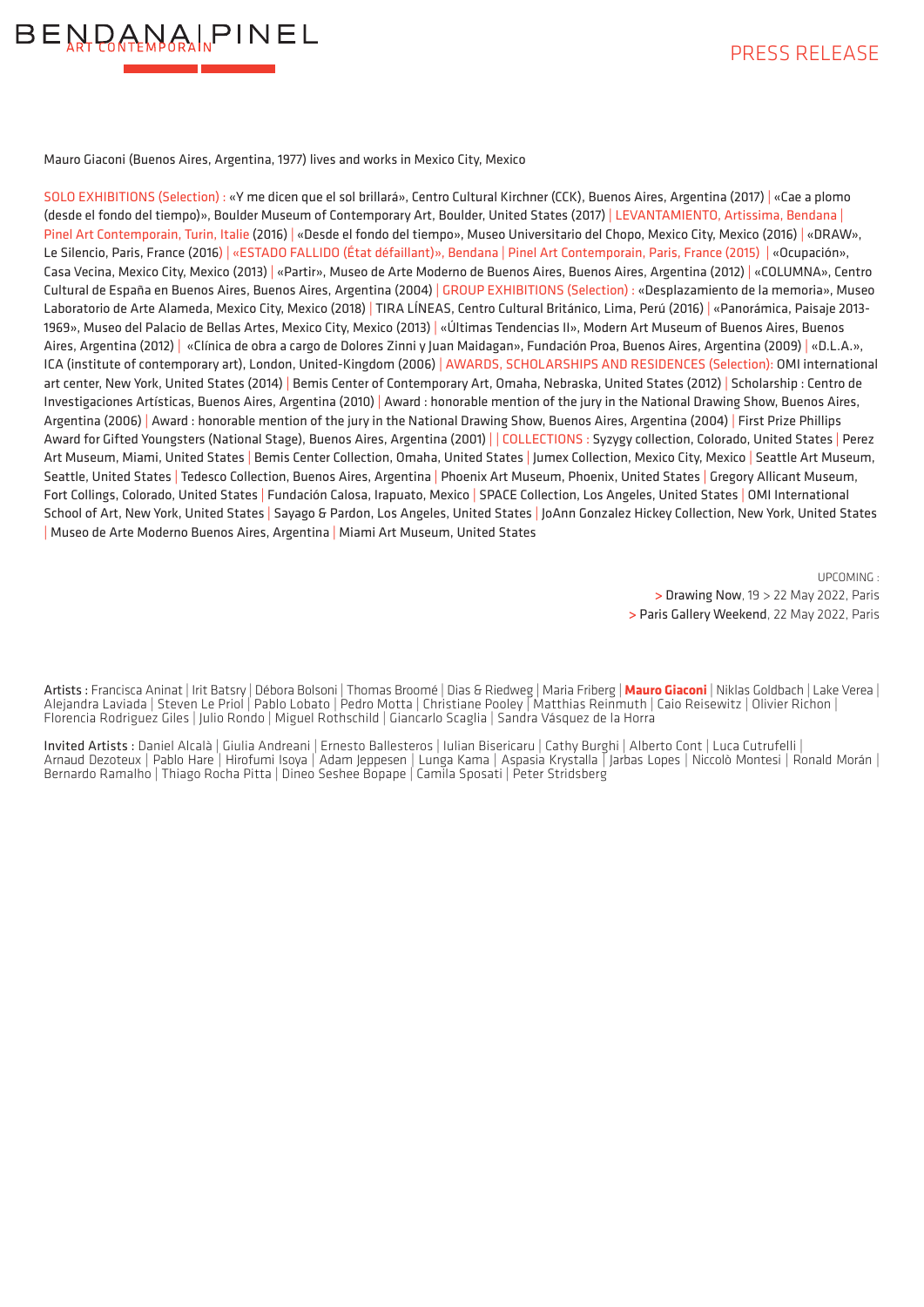



*EN UNA TEMPESTAD ó HISTORIAS PARA CONTAR EN UN MINUTO*, 2022 Graphite, pigments, charcoal and rubber on pages of "El NUEVO TESORO DE LA JUVENTUD" encyclopedia 120 x 80 cm Unique

COURTESY BENDANA I PINEL ART CONTEMPORAIN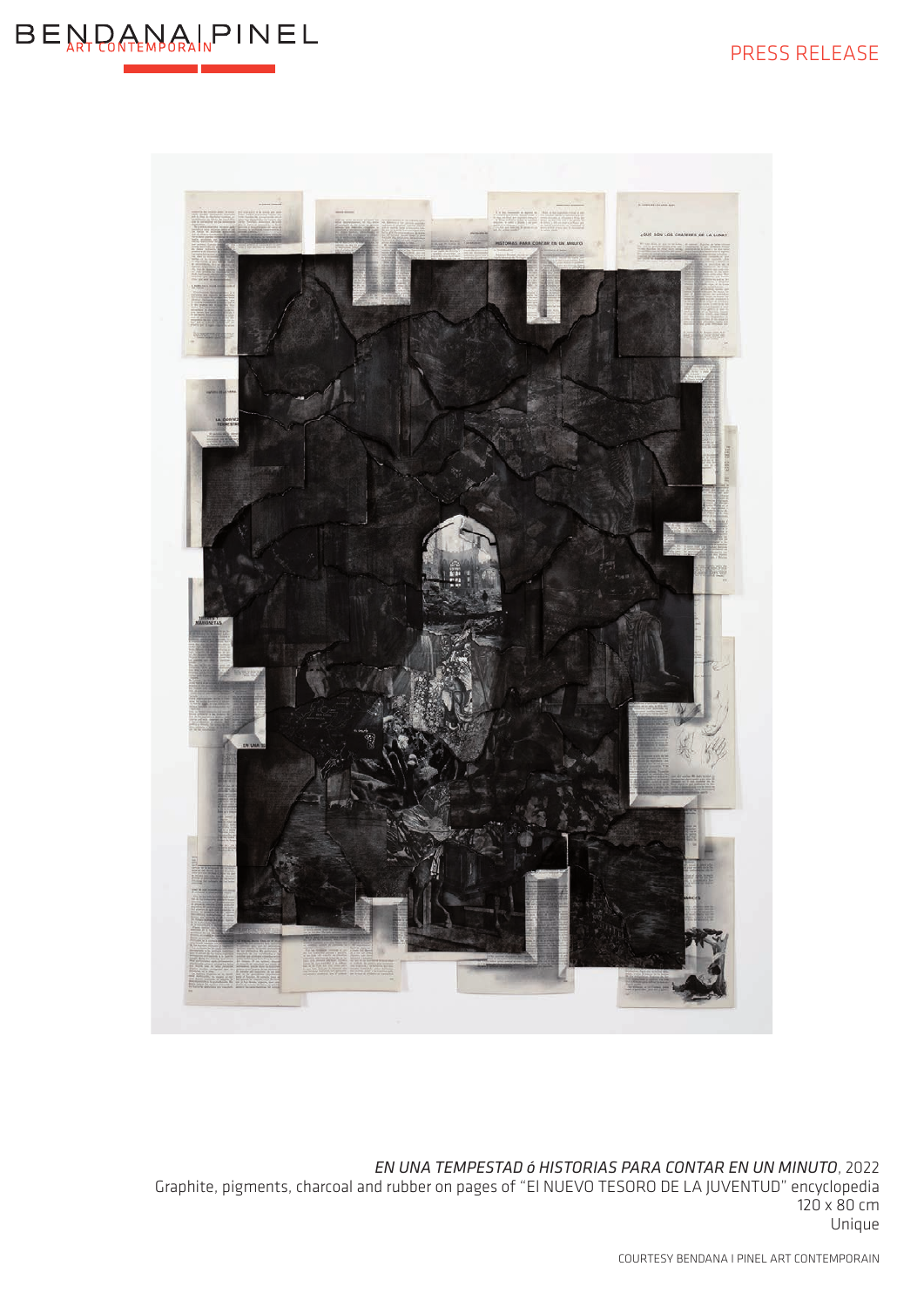



*LA ABNEGACIÓN ó HACIA LA SUPERFICIE*, 2022

Graphite, pigments, charcoal and rubber on pages of "El NUEVO TESORO DE LA JUVENTUD" encyclopedia 120 x 80 cm Unique

COURTESY BENDANA I PINEL ART CONTEMPORAIN